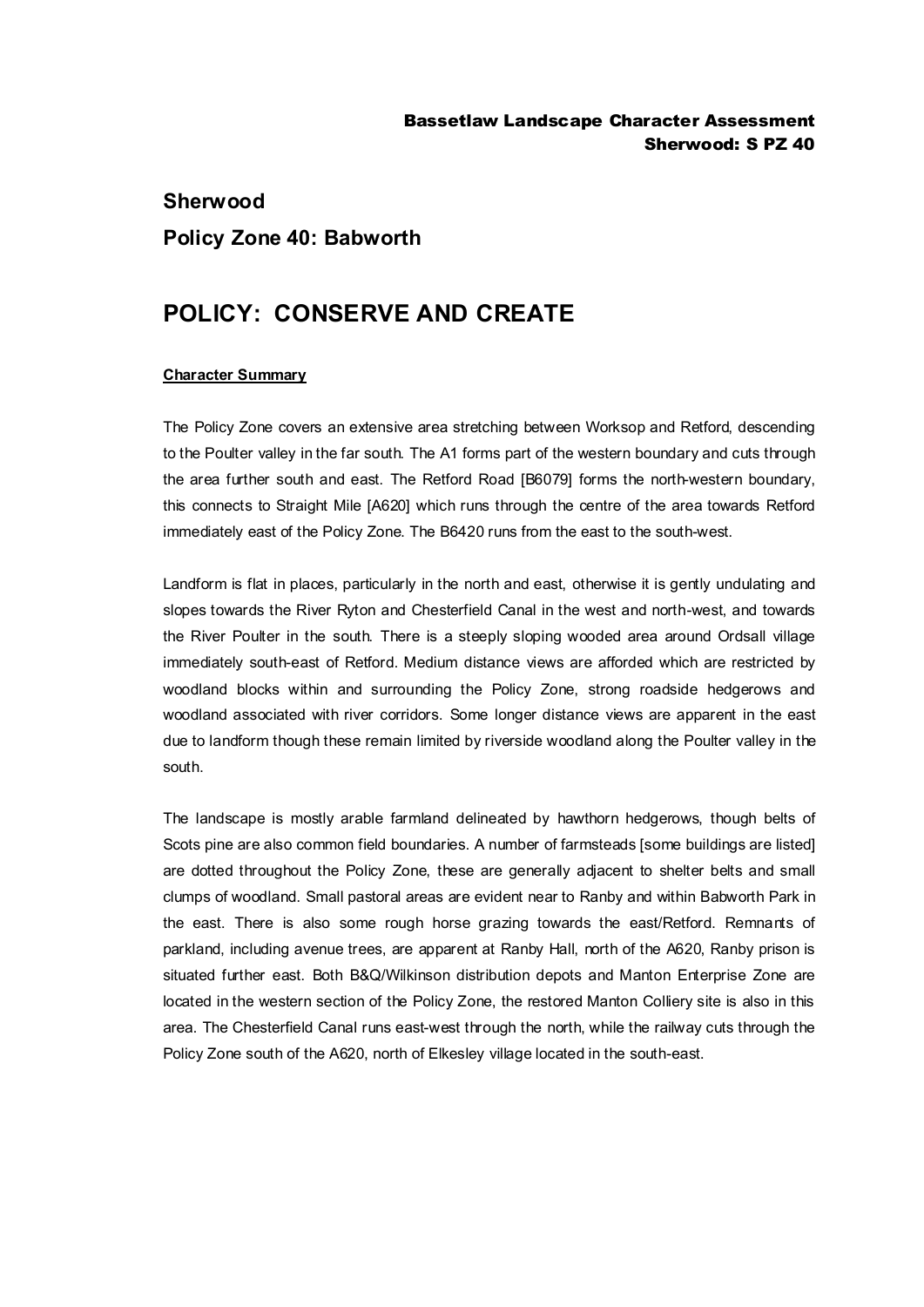## **Sherwood – Policy Zone 40: Babworth**

| <b>PHOTOGRAPH</b>                                                                                                                                                                                                                                                                                                                                                                                                                                                                                                                                                                                                                                                                                                                                                                                                                                                                                                                                                                                                                                                                                                                                                                                                 | <b>CONTEXT</b>                                                                     |                                              |                                        |                              |  |
|-------------------------------------------------------------------------------------------------------------------------------------------------------------------------------------------------------------------------------------------------------------------------------------------------------------------------------------------------------------------------------------------------------------------------------------------------------------------------------------------------------------------------------------------------------------------------------------------------------------------------------------------------------------------------------------------------------------------------------------------------------------------------------------------------------------------------------------------------------------------------------------------------------------------------------------------------------------------------------------------------------------------------------------------------------------------------------------------------------------------------------------------------------------------------------------------------------------------|------------------------------------------------------------------------------------|----------------------------------------------|----------------------------------------|------------------------------|--|
|                                                                                                                                                                                                                                                                                                                                                                                                                                                                                                                                                                                                                                                                                                                                                                                                                                                                                                                                                                                                                                                                                                                                                                                                                   | Policy Zone: S PZ 40<br>Land Cover Parcel[s]: S40, S41, S58, S59, S62<br>Condition |                                              |                                        |                              |  |
|                                                                                                                                                                                                                                                                                                                                                                                                                                                                                                                                                                                                                                                                                                                                                                                                                                                                                                                                                                                                                                                                                                                                                                                                                   | Good                                                                               | <b>REINFORCE</b>                             | CONSERVE &<br><b>REINFORCE</b>         | <b>CONSERVE</b>              |  |
|                                                                                                                                                                                                                                                                                                                                                                                                                                                                                                                                                                                                                                                                                                                                                                                                                                                                                                                                                                                                                                                                                                                                                                                                                   | Moderate                                                                           | <b>CREATE &amp;</b><br><b>REINFORCE</b>      | <b>CONSERVE &amp;</b><br><b>CREATE</b> | CONSERVE &<br><b>RESTORE</b> |  |
|                                                                                                                                                                                                                                                                                                                                                                                                                                                                                                                                                                                                                                                                                                                                                                                                                                                                                                                                                                                                                                                                                                                                                                                                                   | Poor                                                                               | CREATE                                       | <b>RESTORE &amp;</b><br><b>CREATE</b>  | <b>RESTORE</b>               |  |
| <b>CHARACTERISTIC FEATURES</b>                                                                                                                                                                                                                                                                                                                                                                                                                                                                                                                                                                                                                                                                                                                                                                                                                                                                                                                                                                                                                                                                                                                                                                                    |                                                                                    |                                              |                                        |                              |  |
| Intensive large scale arable farmland.<br>$\bullet$<br>Good field boundaries of hedgerows with trees or shelter belts connecting to small woodland<br>$\bullet$<br>blocks.<br>Landscape fragmented by busy roads including the A1/A20/B6079.<br>$\bullet$                                                                                                                                                                                                                                                                                                                                                                                                                                                                                                                                                                                                                                                                                                                                                                                                                                                                                                                                                         | Low<br>Moderate<br>Sensitivity                                                     |                                              |                                        | High                         |  |
| Former Manton colliery site.<br>$\bullet$<br>Ranby Hall.<br>$\bullet$<br>Ranby prison.<br>٠                                                                                                                                                                                                                                                                                                                                                                                                                                                                                                                                                                                                                                                                                                                                                                                                                                                                                                                                                                                                                                                                                                                       |                                                                                    |                                              |                                        |                              |  |
| Babworth Hall and parkland.<br>٠                                                                                                                                                                                                                                                                                                                                                                                                                                                                                                                                                                                                                                                                                                                                                                                                                                                                                                                                                                                                                                                                                                                                                                                  |                                                                                    |                                              |                                        |                              |  |
| Morton Park and Chesterfield Canal [SINCs].<br>$\bullet$                                                                                                                                                                                                                                                                                                                                                                                                                                                                                                                                                                                                                                                                                                                                                                                                                                                                                                                                                                                                                                                                                                                                                          |                                                                                    |                                              |                                        |                              |  |
| <b>LANDSCAPE ANALYSIS</b><br>Condition                                                                                                                                                                                                                                                                                                                                                                                                                                                                                                                                                                                                                                                                                                                                                                                                                                                                                                                                                                                                                                                                                                                                                                            | <b>SUMMARY OF ANALYSIS</b><br><b>Condition</b><br><b>Moderate</b>                  |                                              |                                        |                              |  |
|                                                                                                                                                                                                                                                                                                                                                                                                                                                                                                                                                                                                                                                                                                                                                                                                                                                                                                                                                                                                                                                                                                                                                                                                                   |                                                                                    |                                              |                                        |                              |  |
| The landscape condition is moderate. There is a <b>coherent</b> pattern of elements with <b>some</b><br>detracting features within the Policy Zone including low/high voltage power lines, busy roads, the<br>reclaimed mineral workings at Manton, industrial development in the west and modern agricultural                                                                                                                                                                                                                                                                                                                                                                                                                                                                                                                                                                                                                                                                                                                                                                                                                                                                                                    |                                                                                    | Pattern of Elements:<br>Detracting Features: | Coherent<br>Some                       |                              |  |
| sheds. Overall the area has a coherent visual unity.                                                                                                                                                                                                                                                                                                                                                                                                                                                                                                                                                                                                                                                                                                                                                                                                                                                                                                                                                                                                                                                                                                                                                              |                                                                                    |                                              | Coherent                               |                              |  |
| Arable land dominates the area with some pastoral towards the east, including that at Babworth<br>Park, fields are generally bounded by low trimmed hawthorn hedgerows, which are gappy in places,<br>or by shelter belts [often Scots pine]. Hedgerow trees are mostly oak, though ash and pine are also<br>evident. Fragmentation of the overall landscape is caused by the busy road network across the<br>Policy Zone and the railway towards the south. However the area retains a rural character away<br>from the roads. The road network and large scale commercial development [particularly in the<br>west], along with localised developments such as Manton colliery and Ranby prison has lead to the<br>loss of the historic field pattern, and some woodland, in parts of the Policy Zone. Built development<br>includes isolated farmsteads and the village of Elkesley, where there is both vernacular and non-<br>vernacular housing. Numerous buildings within the Policy Zone are listed, a number of these fall<br>within Elkesley. New development is quite localised around existing settlement but does not always<br>respect the local style. Overall the cultural integrity is variable. | Visual Unity:<br>Ecological Integrity:                                             |                                              | Moderate                               |                              |  |
|                                                                                                                                                                                                                                                                                                                                                                                                                                                                                                                                                                                                                                                                                                                                                                                                                                                                                                                                                                                                                                                                                                                                                                                                                   |                                                                                    |                                              |                                        |                              |  |
|                                                                                                                                                                                                                                                                                                                                                                                                                                                                                                                                                                                                                                                                                                                                                                                                                                                                                                                                                                                                                                                                                                                                                                                                                   | Cultural Integrity:<br>Functional Integrity.                                       |                                              | Variable<br>Coherent                   |                              |  |
| Four SINCs fall within the Policy Zone including Chesterfield Canal and Morton Park. Woodland<br>clumps of mixed/deciduous/coniferous species [including beech, yew, oak and Scots pine] often<br>interlock with field boundaries providing a green network across the area, otherwise woodland<br>blocks tend to be relatively small and scattered giving a low tree coverage overall. The ecological<br>integrity is described as <b>moderate</b> which overall gives a <b>coherent</b> habitat for wildlife/functional<br>integrity. A visually coherent area with a coherent functional integrity results in a moderate<br>landscape condition.                                                                                                                                                                                                                                                                                                                                                                                                                                                                                                                                                               |                                                                                    |                                              |                                        |                              |  |
| Sensitivity                                                                                                                                                                                                                                                                                                                                                                                                                                                                                                                                                                                                                                                                                                                                                                                                                                                                                                                                                                                                                                                                                                                                                                                                       | <b>Sensitivity</b>                                                                 |                                              |                                        | <b>Moderate</b>              |  |
| Features which give the area local distinctiveness are <b>characteristic</b> of the Sherwood region and<br>the continuity/time depth is <b>historic</b> [post 1600], giving a <b>moderate</b> sense of place.                                                                                                                                                                                                                                                                                                                                                                                                                                                                                                                                                                                                                                                                                                                                                                                                                                                                                                                                                                                                     | Distinctiveness:                                                                   |                                              | Characteristic                         |                              |  |
| Views are generally contained within the Policy Zone by the landform which falls towards the east or<br>by wooded ridgelines in the west. The landform is apparent and tree cover intermittent which<br>results in moderate visibility. A moderate sense of place combined with moderate visibility<br>equates to a moderate landscape sensitivity overall.                                                                                                                                                                                                                                                                                                                                                                                                                                                                                                                                                                                                                                                                                                                                                                                                                                                       | Continuity:                                                                        |                                              | Historic                               |                              |  |
|                                                                                                                                                                                                                                                                                                                                                                                                                                                                                                                                                                                                                                                                                                                                                                                                                                                                                                                                                                                                                                                                                                                                                                                                                   | Sense of Place:<br>Moderate                                                        |                                              |                                        |                              |  |
|                                                                                                                                                                                                                                                                                                                                                                                                                                                                                                                                                                                                                                                                                                                                                                                                                                                                                                                                                                                                                                                                                                                                                                                                                   |                                                                                    | Landform:<br>Apparent                        |                                        |                              |  |
|                                                                                                                                                                                                                                                                                                                                                                                                                                                                                                                                                                                                                                                                                                                                                                                                                                                                                                                                                                                                                                                                                                                                                                                                                   | <b>Extent of Tree Cover</b><br>Visibility:                                         |                                              | Intermittent                           |                              |  |
|                                                                                                                                                                                                                                                                                                                                                                                                                                                                                                                                                                                                                                                                                                                                                                                                                                                                                                                                                                                                                                                                                                                                                                                                                   |                                                                                    |                                              | Moderate                               |                              |  |
| <b>LANDSCAPE ACTIONS</b><br><b>Conserve and Create</b><br>Landscape Features<br>Conserve the historic field pattern, restoring hedgerow boundaries and creating new hedgerows where necessary.<br>٠<br>Seek opportunities to restore arable land to permanent pasture.<br>٠<br>Enhance tree cover and landscape planting generally to create increased visual unity and habitat across the Policy Zone.<br>$\bullet$<br>Create new hedgerows along existing roads and railway lines.<br>$\bullet$<br>Conserve the character, setting and biodiversity of the Chesterfield Canal corridor and Morton Park, create ecological enhancements where appropriate.<br>٠<br><b>Built Features</b><br>Conserve the sparsely settled and rural character of the landscape by concentrating small scale new development around transport corridors, create woodland                                                                                                                                                                                                                                                                                                                                                          |                                                                                    |                                              |                                        |                              |  |

- to contain and soften built development, preferably in advance of development.
- 
- · Contain new development within existing field boundaries. · **Conserve** and respect the historic character and setting of Morton Park/Babworth Park/Ranby Hall and surroundings.
- · **Conserve** the local built vernacular of stone/red brick construction in new development.
- Sensitive design and siting of new agricultural buildings.
- · Conserve the architectural features of the Chesterfield Canal.